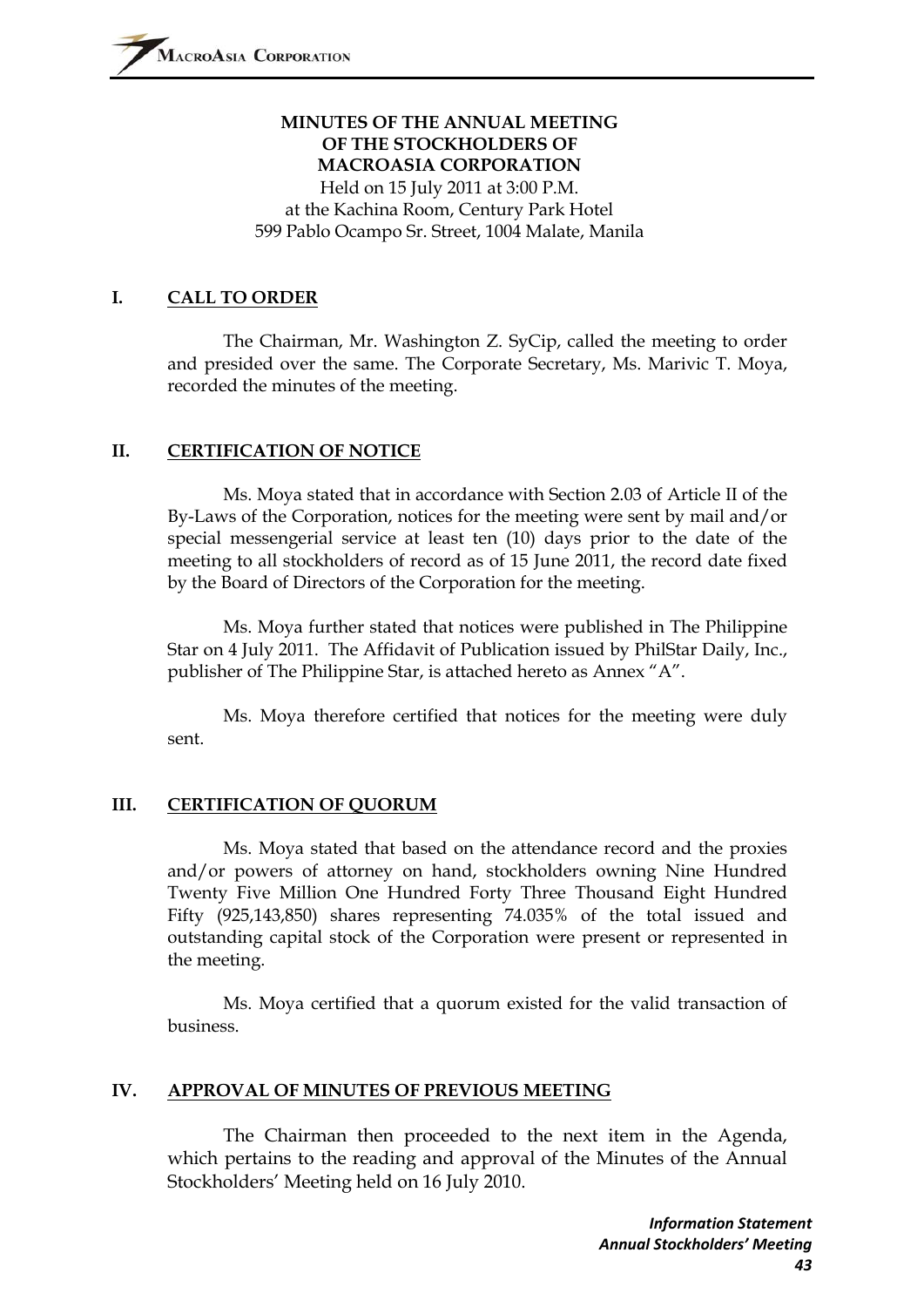After discussion and upon motion duly made and seconded, the stockholders approved the Minutes of the Annual Stockholders' Meeting held on 16 July 2010.

#### **V. MANAGEMENT REPORT**

Mr. Joseph T. Chua, the Corporation's President and Chief Executive Officer, reported on the results of operations of the Corporation and its subsidiaries for the year ended 31 December 2010. A copy of the President's Report is attached hereto as Annex "B".

#### **VI. APPROVAL OF THE AUDITED FINANCIAL STATEMENTS AS OF 31 DECEMBER 2010 .**

The Chairman then proceeded to the next item on the Agenda, which pertains to the approval of the Audited Financial Statements of the Corporation for the year ended 31 December 2010.

Upon motion duly made and seconded, the stockholders approved the Audited Financial Statements of the Corporation for the year ended 31 December 2010.

#### **VII. APPROVAL, CONFIRMATION AND RATIFICATION OF ALL ACTS, PROCEEDINGS AND RESOLUTIONS OF THE BOARD OF DIRECTORS AND MANAGEMENT .**

The Chairman then proceeded to the next item on the Agenda, which pertains to the approval, confirmation and ratification of all acts, proceedings and resolutions of the Board of Directors and Management of the Corporation since the last Annual Stockholders' Meeting held on 16 July 2010.

Upon motion duly made and seconded, the stockholders approved the following resolution:

"**RESOLVED**, That all acts, proceedings and resolutions of the Board of Directors and of Management since the last Annual Stockholders' Meeting held on 16 July 2010 up to today's meeting be, as they are hereby approved, confirmed and ratified."

#### **VIII. ELECTION OF DIRECTORS**

The following were unanimously elected as Directors of the Corporation to act as such for the ensuing year and until the election and qualification of their successors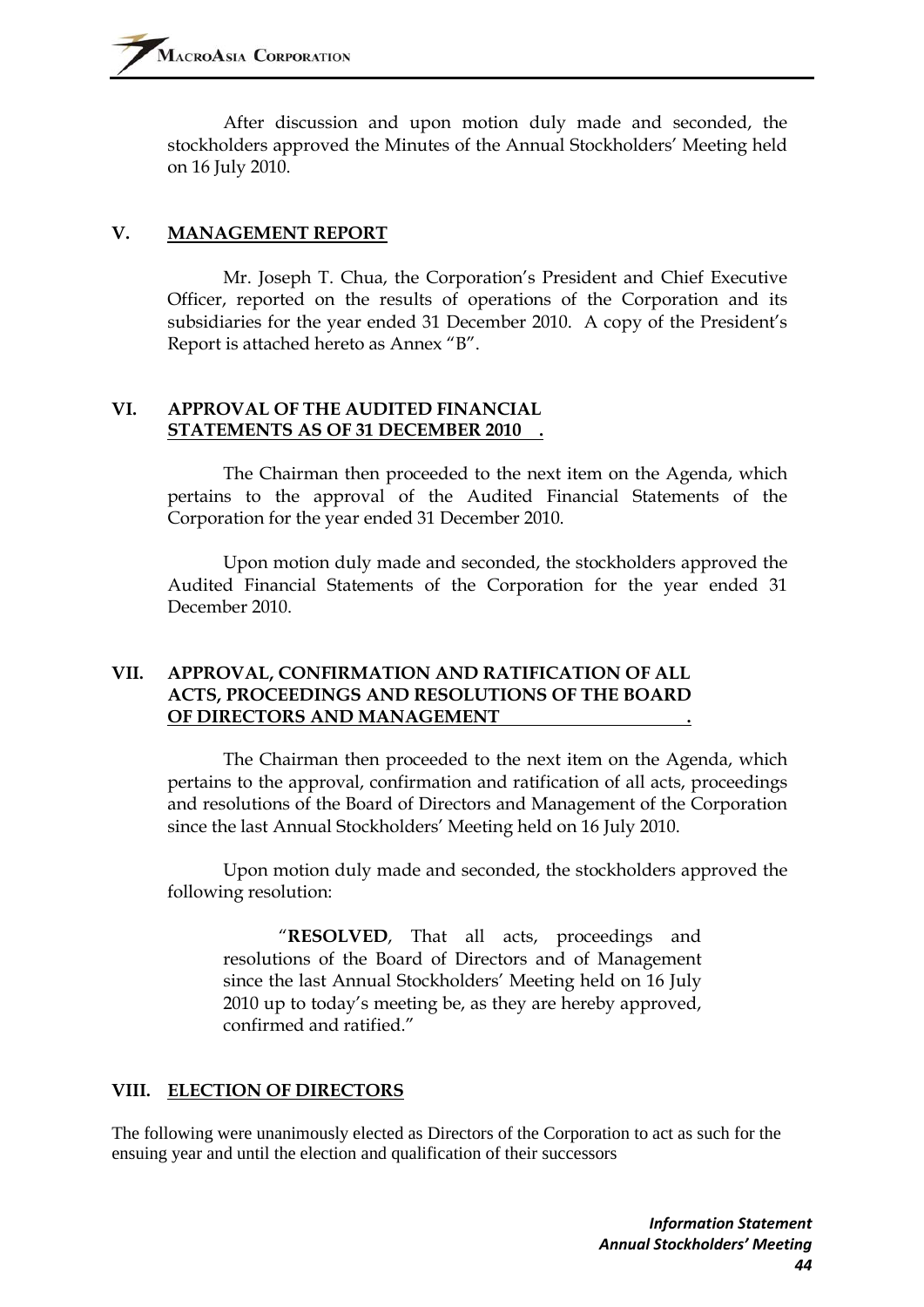Washington Z. SyCip Harry C. Tan Joseph T. Chua Lucio K. Tan, Jr. George Y. SyCip Jaime J. Bautista Jose Ngaw Enrique M. Aboitiz, Jr. – Independent Director Johnip G. Cua – Independent Director

#### **IX. APPOINTMENT OF EXTERNAL AUDITOR**

The Chairman then proceeded to the next item on the Agenda, which pertains to the appointment of external auditors of the Corporation for the ensuing year.

Upon motion duly made and seconded, SGV & Co. was unanimously appointed as external auditor of the Corporation for the ensuing year.

#### **X. ADJOURNMENT**

There being no further business to transact, upon motion duly made and seconded, the meeting was adjourned.

CERTIFIED CORRECT:

 **MARIVIC T. MOYA**  Corporate Secretary

**ATTEST:** 

**WASHINGTON Z. SYCIP**  Chairman

ash min 071511 LTC USB/MAC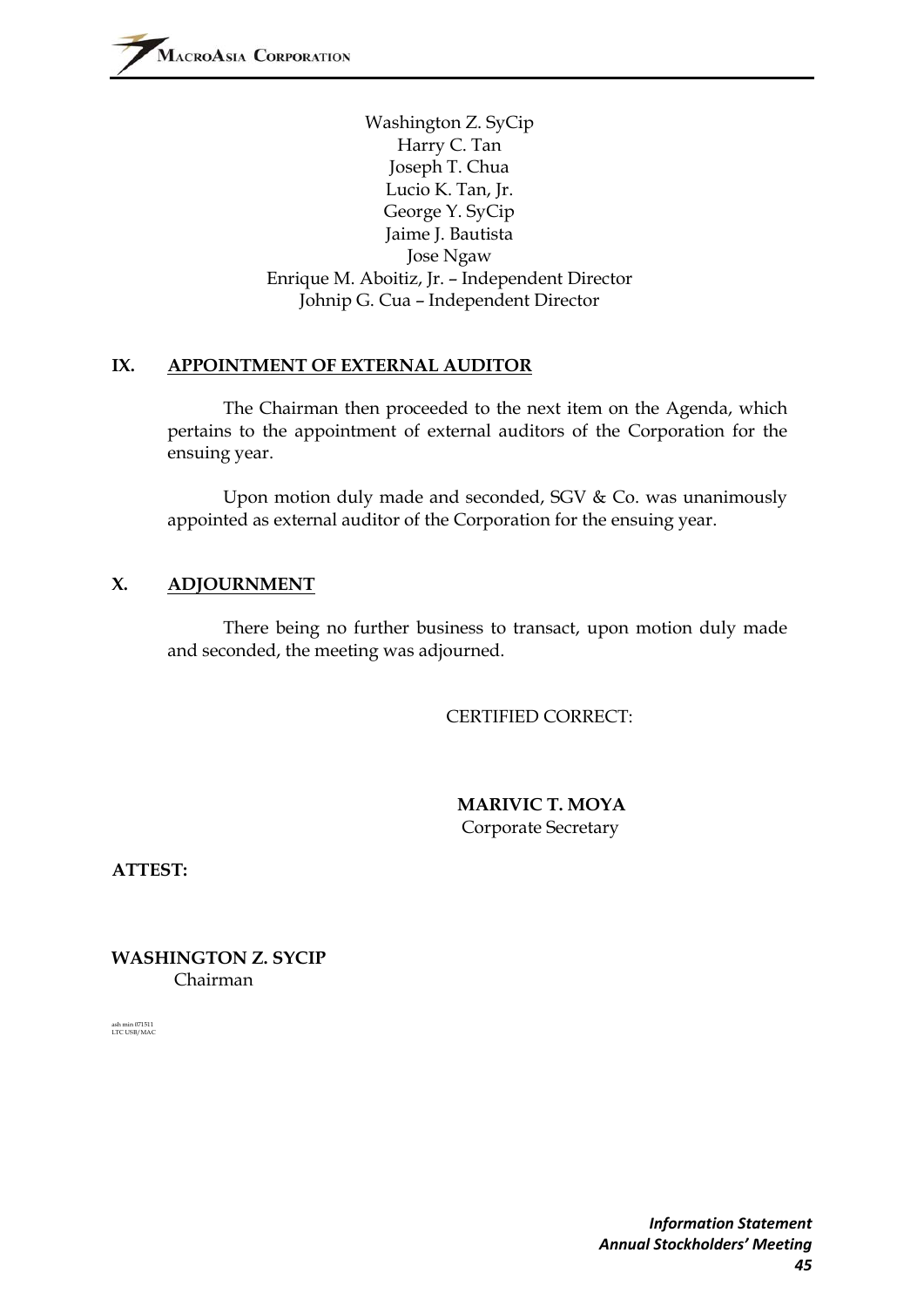REPUBLIC OF THE PHILIPPINES ) CITY OF MANILA s.s.

#### **AFFIDAVIT OF PUBLICATION**

I, PERLITA R. DE LARA, of legal age, married, Filipino and with office address at c/o PhilSTAR Daily, Inc., 202 Railroad Street comer Roberto S. Oca Street, Port Area, Manila, after being duly sworn to in accordance with law, depose and state:

That I am the ACCOUNTING SUPERVISOR of the PhilSTAR Daily, Inc. a domestic corporation duly organized and existing under by virtue of Philippine laws with office and business address at 202 Railroad Street corner Roberto S. Oca Street, Port Area, Manila.

That the said corporation publishes THE PHILIPPINE STAR, a daily broadsheet newspaper published in English and of general circulation.

| LACHIDARIA CORPORATION<br>MAINER OF ANNUAL STOCKHOLD ERS' MAINTING<br>TO ATL STECKHOLOGIES<br>Peace by informat that the August Distancester, August<br>MACROARS, CORPORATION ("Macrochic") will be beld on Priday, 15 July<br>2011, at New P.M. at the Kashkon Roma, Contrary Pork Hourt, 199 Fights County's<br>to flavor, IGM blazzie, Monda to the following purposes.<br>Call at Order<br>Certification of Motor and Queens<br>Apparent of the Minneso of the Annual Stackholmer Member<br>hold on 18 July 2012<br><b>Mangeron Report</b><br>Apparent of Asiation transvict Generates as of and for the<br>welled 31 Outerstar 3030<br>Appened Conferences & Retirement of 43 Arm, Proceedings and<br>Environment the Board of Library's and interogramm, show in the<br>architect source of fractions from 14 July 2020 ap to 17 July 2011.<br><b>Gloryon of Directors</b><br><b>Applications of Extend Auditors</b><br><b>Cabus Martiers</b><br><b>Advertising</b><br>Dely strakholders of several as at the class of business of 15 june 27.1 are<br>of homeling of and is vice at the movema.<br>Should you be acable to attend the meeting in person but would like to be<br>earned theme; your animately the systematic proof facts.<br>MANAGEMENT IS NOT ARCING FOUROR A PROXY ARD YOU ARE NOT<br>try starts inalizations for a succeed. For edidation, however, please send<br>Jour prosp house in the COlay of the Corporate teachers and later than 3 july<br>mit.<br>Engineering starts of 200 P.M. on the scheduled covering. The prior<br>convenient in registering your standards, please have some lock of | MACROARIA COPPORATION<br>That the order of<br>captioned as follows:<br>NOTICE OF ANNUAL SICCIONALISRS<br>(Please see attached printed text) had<br>been<br>published In The Philippine STAR<br>issues of:<br>July 4, 2011 |
|--------------------------------------------------------------------------------------------------------------------------------------------------------------------------------------------------------------------------------------------------------------------------------------------------------------------------------------------------------------------------------------------------------------------------------------------------------------------------------------------------------------------------------------------------------------------------------------------------------------------------------------------------------------------------------------------------------------------------------------------------------------------------------------------------------------------------------------------------------------------------------------------------------------------------------------------------------------------------------------------------------------------------------------------------------------------------------------------------------------------------------------------------------------------------------------------------------------------------------------------------------------------------------------------------------------------------------------------------------------------------------------------------------------------------------------------------------------------------------------------------------------------------------------------------------------------------------------------------------------------------------|---------------------------------------------------------------------------------------------------------------------------------------------------------------------------------------------------------------------------|
| denotes the such as your Perfection (1). Persons or Driver's Cheren.                                                                                                                                                                                                                                                                                                                                                                                                                                                                                                                                                                                                                                                                                                                                                                                                                                                                                                                                                                                                                                                                                                                                                                                                                                                                                                                                                                                                                                                                                                                                                           |                                                                                                                                                                                                                           |
| FURTHER AFFIANT SAYETH NAUGHT.<br>Manila, Philippines                                                                                                                                                                                                                                                                                                                                                                                                                                                                                                                                                                                                                                                                                                                                                                                                                                                                                                                                                                                                                                                                                                                                                                                                                                                                                                                                                                                                                                                                                                                                                                          | ARA<br>ttiant                                                                                                                                                                                                             |
| SUBSCRIBED AND SWORN to before me this 5th<br>on January 03, 2011                                                                                                                                                                                                                                                                                                                                                                                                                                                                                                                                                                                                                                                                                                                                                                                                                                                                                                                                                                                                                                                                                                                                                                                                                                                                                                                                                                                                                                                                                                                                                              | July.<br>day of<br>affiant exhibited to me her Community Tax Certificate No. 09184460 issued at Manila                                                                                                                    |

| Doc. No.  |     |
|-----------|-----|
| Page No.  |     |
| Book No.  |     |
| Series of | JDI |

**ATTY. RONALD SEGUNDINO C. CHING** NOTARY PUBLIC-CITY OF MANILA ADMIN. NO. 2011-039-UNTL DEC. 31, 2012 ROLL NO. 54399 NO. 945 BENAVIDEZ ST. BINONDO, MANILA IBP NO.809532/11-15-2010 MANILA OTE NO. MLA 9239771/12-29-2010 MLA MCLE Compliance No. 11-0016.100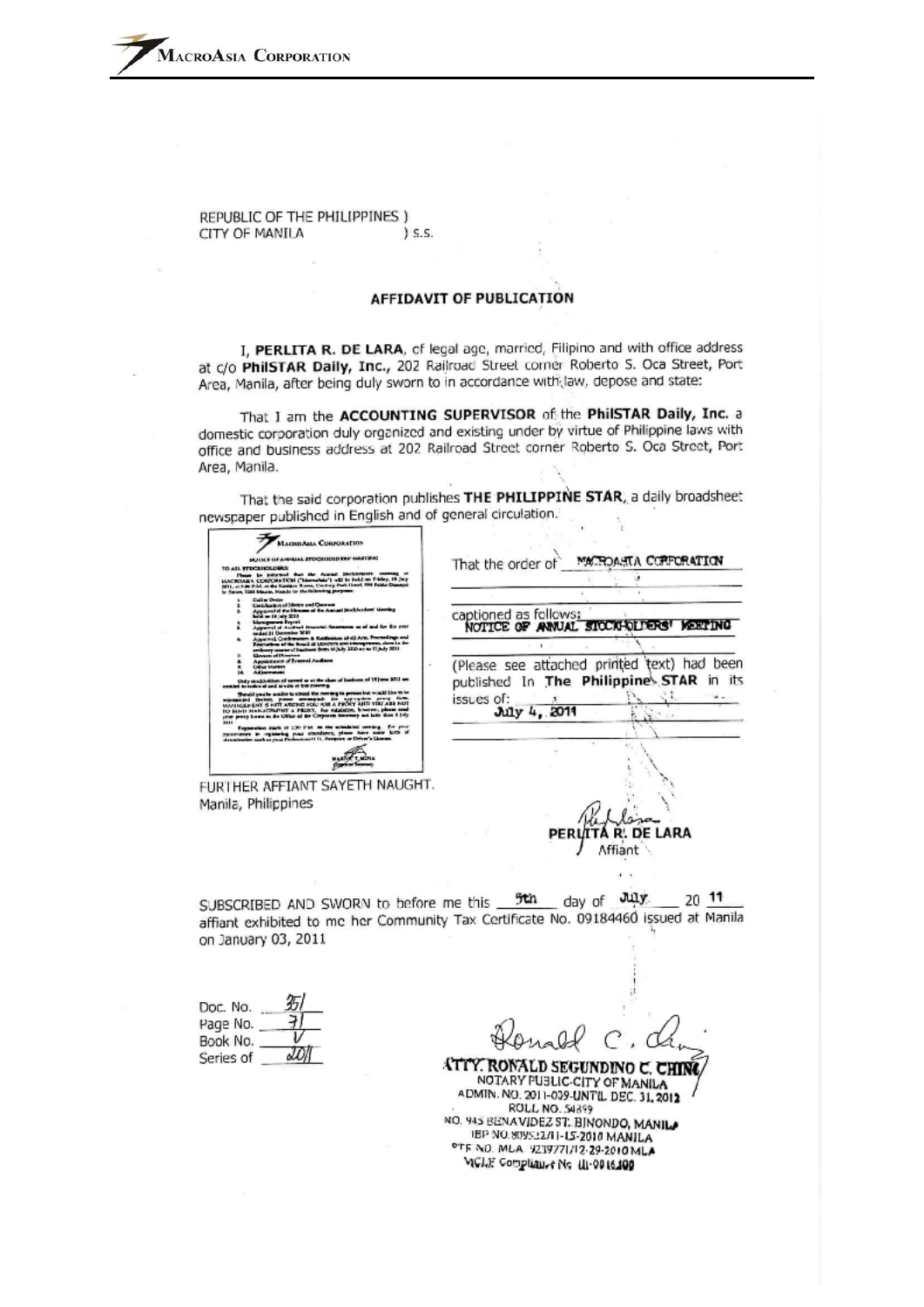# **ALLIED BANK**

ALLIED BANK CENTER 6754 Ayala Ave.comer Leganol St.<br>Makas City, Philippines Tels. Nos: 616-3311 to 52-818-7561 to 69 www.aliedbank.com.ph

July 15, 2011 Date :

MR. REYNALDO MUNSAYAC To Ť, VP - Finance & Administration

#### Re ÷ FINAL TABULATION OF ATTENDANCE

Below is our final tabulation of attendance for the MacroAsia Corporation Annual Stockholders' Meeting as of 3:00 o'clock in the afternoon of July 15, 2011:

|                  |   | <b>Number of Shares</b> | Percentage to Total<br><b>Outstanding &amp; Issued Shares</b> |
|------------------|---|-------------------------|---------------------------------------------------------------|
| IN PERSON        |   | 38,538,350              | 70.952                                                        |
| BY PROXY         |   | 886,905,500             | 3.083                                                         |
| TOTAL ATTENDANCE | ÷ | 143,850<br>925,         | 74.035                                                        |

TOTAL OUTSTANDING & ISSUED SHARES

1 250 000 000

ALLIED BANKING CORPORATION Trust and Investments Division By:

**HELEN Y. ANG** Wice President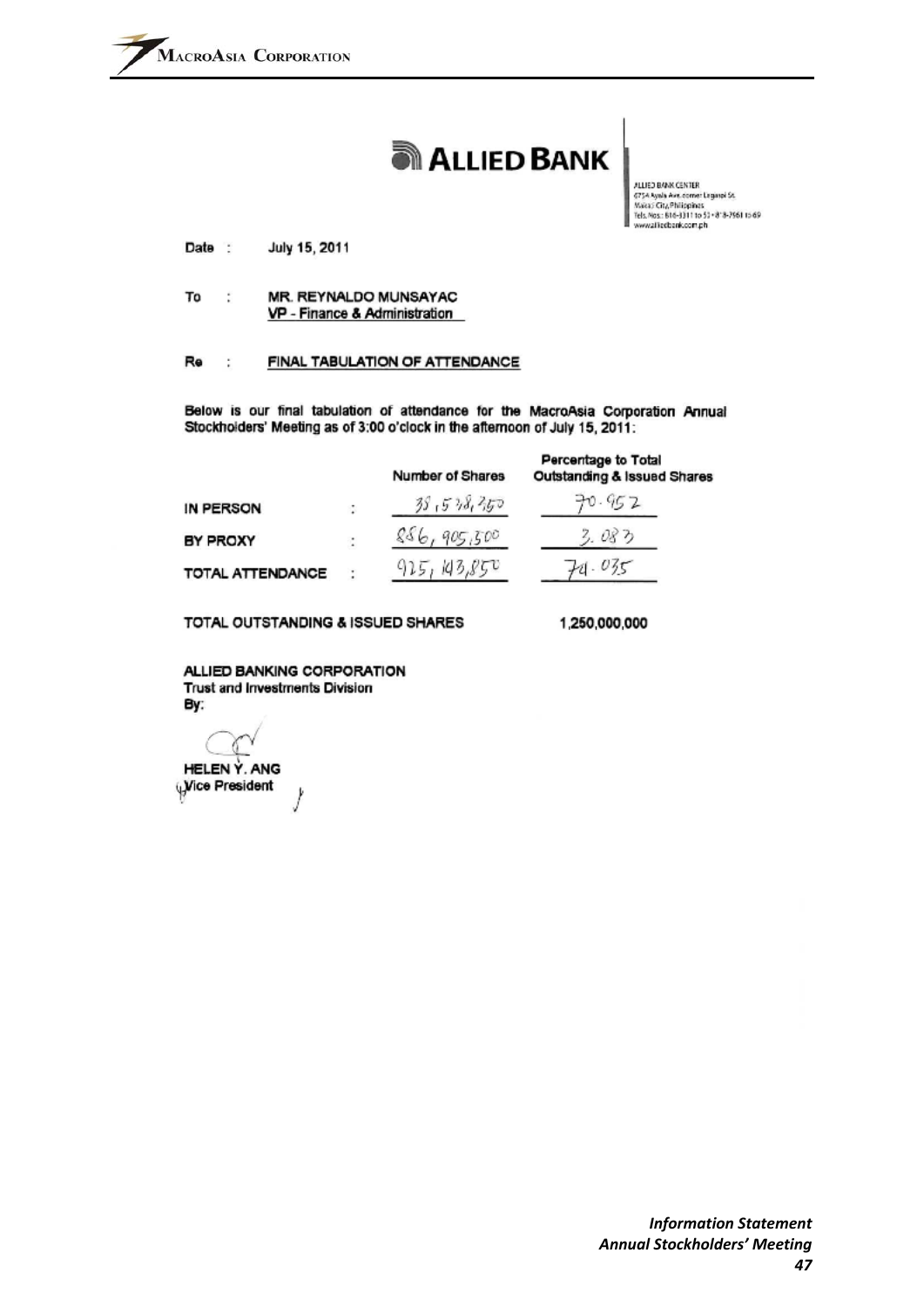#### **2010 ANNUAL REPORT PRESIDENT'S MESSAGE**

My Fellow Shareholders,

November 6, 2010, Saturday last year, went by like any other ordinary day. At hindsight, that day marked the  $15<sup>th</sup>$  year that our company has been known as MacroAsia Corporation. Reflecting on this date's significance, we remember having our first four investments as a holding company only in 1996, the year after the change in corporate name to MacroAsia Corporation.

Today, our company has seven operating companies and affiliates, with two other companies ready for future business development.

By end of 2010, MacroAsia Corporation is already reporting consolidated gross revenues above 1 billion pesos, while the gross revenues of an affiliate that we account as an equity investment is above 9 billion pesos. At 15 years of being MacroAsia Corporation, our company today can be compared to a young man - vibrant, hopeful and ready for new opportunities to grow more. Our company is bustling with activity and energy, and remains focused to break new ground because of its solid asset base and investment appetite to grow more.

#### **YEAR 2010 PERFORMANCE**

Year 2010 is another year where the MacroAsia brand is recognized for excellence and exemplary service by our clients. To cite one example, Singapore Airlines, which is one of the esteemed airlines in the world, has awarded in 2010 its "CEO Transforming Customer Service Award" to our catering and ground handling subsidiaries. On another front, our aircraft maintenance, repair and overhaul (MRO) affiliate continues to put the Philippines in the global map of MRO providers because of the reliable, efficient and short-turnaround time for major aircraft repair – a testament to Filipino engineering expertise.

Our financial standing remains on solid ground. Our 2010 total assets stood at Php3.4 billion, compared to Php3.2 billion in 2009. Out of our total assets, cash and cash equivalents stand at Php0.8 billion, or 23% of our total assets. Our total liabilities as a group is less than 10% of our total assets.

At the consolidated level, our net income at year-end is Php406 million, a 29% increase from 2009's net income of Php316 million.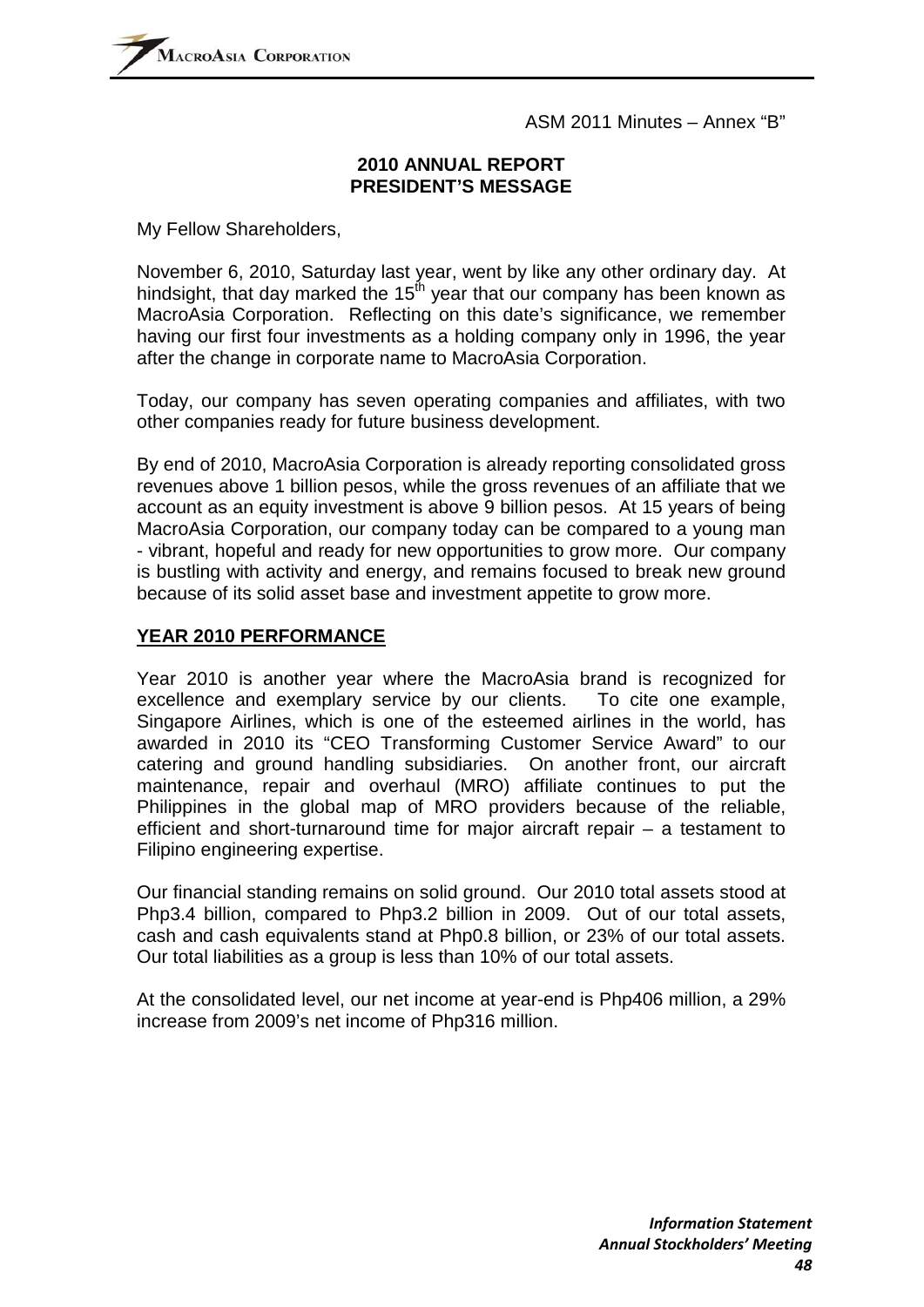The operating challenges that we faced in 2010 are nothing new to us: firstly, foreign exchange risks, since most of our revenues are invoiced and collected in US dollars; and secondly, the restrictive nature of our aviation service businesses which allows us to serve only the available airlines having their base or routes in the Philippines. Growth in our aviation services businesses, unlike that in sale of consumer goods for the general public, is largely dependent on the growth of the aviation industry in our country.

# **OPPORTUNITIES**

MacroAsia's Infanta Nickel Project in Palawan remains to be the single biggest business opportunity on hand. We have disclosed to the investing public that at 1% nickel cutoff grade, our Philippine Mineral Reporting Code-compliant report states that we have 34.7 dry metric tones of nickel resource, with an average nickel grade of 1.23% available for mining. Of the resource estimate, more than 31% or 10.8 million dry metric tones are already measured, enabling us to implement at least a 10-year mine production plan any time now.

Aside from endorsements for mining operation from the local government units, the Infanta Nickel Project now has an Environmental Compliance Certificate for operations. The company is in the final stage of securing its Certificate of Precondition (CP) from the National Commission on Indigenous People (NCIP). This document signifies the formal granting of Free and Prior Informed Consent of the indigenous peoples within the host barangays as attested by the NCIP. MacroAsia's application for a SEP Clearance with the Palawan Council for Sustainable Development (PCSD) was also approved by the PCSD during its 173th Regular Council Meeting on December 21, 2010. However, the issuance of the formal SEP Clearance is still being awaited.

Aside from mining, we have current business opportunities that are being pursued by our management team. Most of these projects are aviation-related, although we have kept opportunities open for other business endeavors not related to our current core businesses. We will disclose future developments in these projects according to the disclosure rules of the Philippine Stock Exchange and SEC.

### **BUSINESS OUTLOOK**

The growth in our catering and ground handling subsidiaries generally come from the internal growth of our airline clients, as these carriers take on more passengers and mount more flights. These subsidiaries also actively pursue new carriers as they enter the Philippine market. As a group, we remain to be the dominant airport services provider in NAIA.